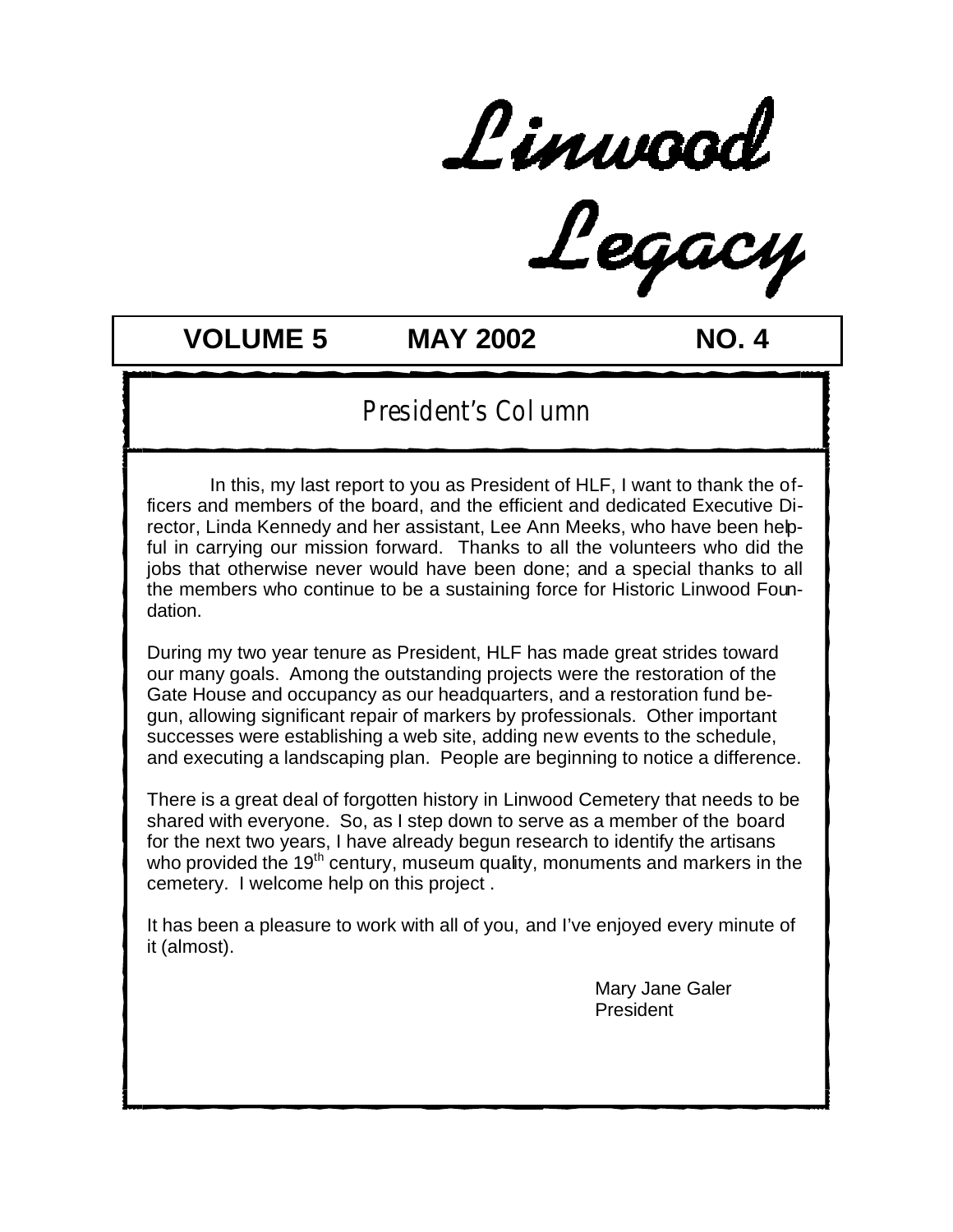Historic Linwood Foundation, Inc. P. O. Box 1057 Columbus, GA 31902-1057 1-706-321-8285

Warren Foley, Chairman John Sheftall, President John Holt, Vice President Callie McGinnis, Secretary Frank Lumpkin, Treasurer Linda Kennedy, Executive Director and Editor

# **Memorials**

#### **Lucille Callaway**

Louise Smith Walker Steve & Mary Olive Mr. & Mrs. James R. Price Mr. & Mrs. Charles Bruce **Mrs. Lamar Zahn** Mr. & Mrs. Samuel Hamlett

**Mr. Leonard Garrard Pease, Jr** Mrs. Jerre L. Pearson, Sr.

# Executive Director

l ne crew or Stone Faces and Sacred Spaces nave moved on to other cemeteries and<br>left Linwood with 15 monuments and tablets repaired. The restoration demonstration showed The crew of Stone Faces and Sacred Spaces have moved on to other cemeteries and us exactly what was involved in repairing these old marble monuments. We are extremely pleased to have had someone of their caliber working in our cemetery and hope we are able to have them back next year. As you know, there is much more work to be done.

 I hope you have noticed the improvement of Center Street. We are gradually getting the brick walls repaired that border the old cemetery. Eventually we will be repairing all the walls that border the roads.

 Lee Anne Meeks, my assistant, Helen Horwitz, Board Member, and I will be traveling to Savannah June 26-30 to attend the Association of Gravestone Studies conference. I will be doing a slide presentation on Linwood's monuments and fences. Also, I have been asked to lead a hands-on workshop on cleaning and resetting tombstones. Classes will be offered on different aspects of cemetery restoration and conservation. Volunteers will keep the office open, Wednesday, Thursday and Friday.

 The Annual Meeting was attended by about 60 people. Callie McGinnis gave us an excellent talk about cemeteries and the attendees participated in a cemetery "Scavenger Hunt." Winners received a gift certificate to Rankin Deli, passes to Port Columbus Civil War Naval Museum, and coupons for Dinglewood's scrambled dogs. The first ever Autry Award was presented to Warren Foley for his commitment to the mission of Historic Linwood Foundation.

 New officers and Board Members were elected at the May Board Meeting. They are as follows:

| <b>Officers</b>                 | <b>New Board Members</b>     |                    |
|---------------------------------|------------------------------|--------------------|
| President: John Sheftall        | Lea Dowd                     | Mimi Childs        |
| Vice President: John Holt       | Nancy Reaves Mary Jane Galer |                    |
| Secretary: Callie McGinnis      | John Lewis                   | Dexter Jordan      |
| <b>Treasurer: Frank Lumpkin</b> | Scott Boyce                  | <b>Steve Gunby</b> |

 We appreciate the services of retiring Board Members Ed Bouchard, Frank Schnell, Pat Walters, Billy Winn and Billy Young.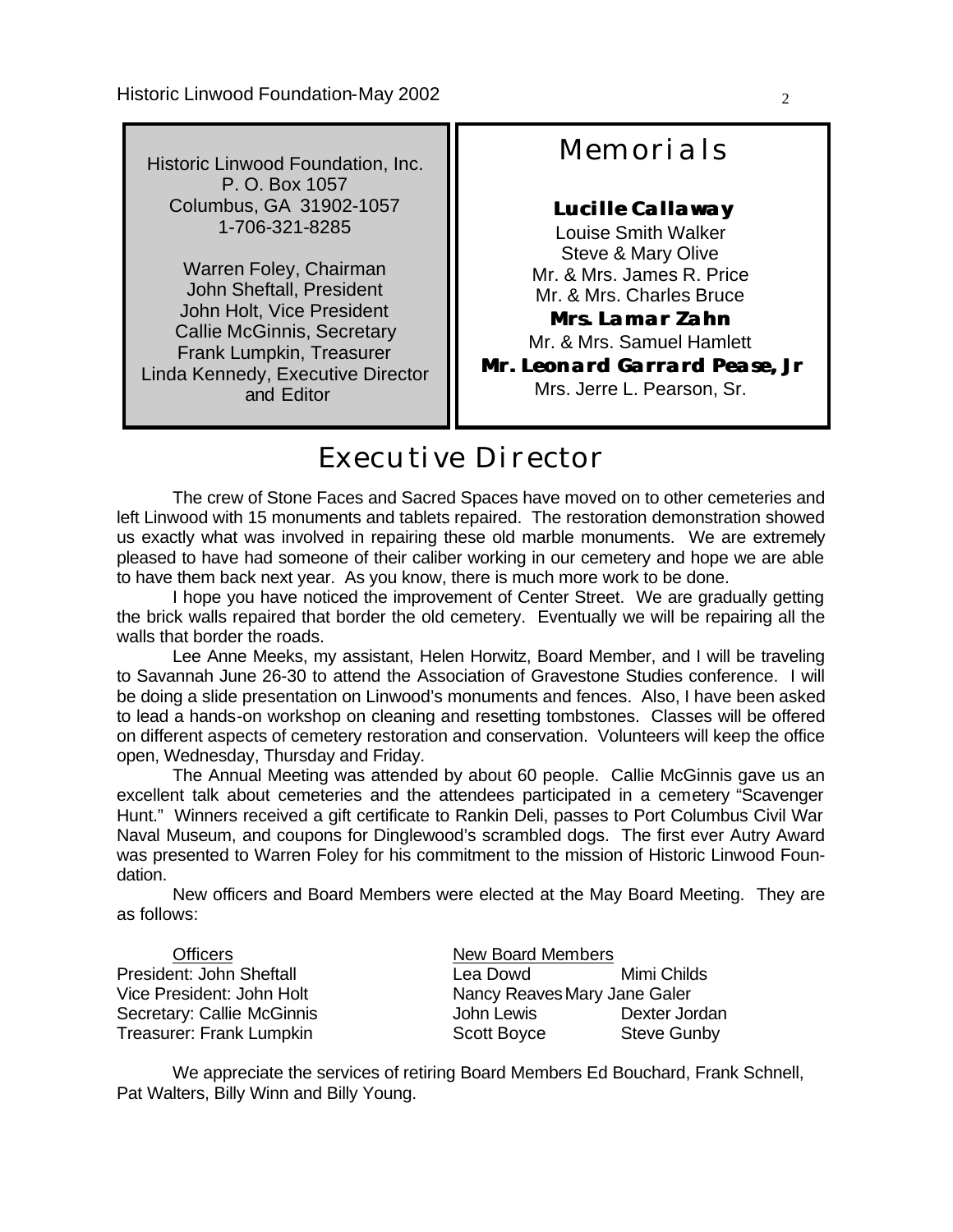### **Sisters of Mercy in Columbus, GA**

 There are three Sisters of Mercy buried in Linwood Cemetery in Columbus, GA. The story of their coming to Columbus is an interesting one. In mid-August 1861. because of the fast approaching threat of war, Bishop Augustin Verot, decided to remove the Sisters of Mercy from their convent and school in St. Augustine, Florida. He thought inland Georgia would be less likely to be attacked than the ancient coastal city.

 On August 17, 1861 five Sisters began an arduous journey from St. Augustine to Columbus. The trip was filled with hardships and perils. There were no railroads; stage transportation was prohibited by martial law; horses were few, and mostly in use by the Confederate army. So, the Sisters and Bishop Verot traveled in an old shambling wagon pulled by a single horse and two dump carts pulled by mules. The Sisters sat on top of their trunks and boxes of provisions.

 After many mishaps along the way, the Sisters arrived in Columbus on September 4, 1861. They opened a school – St. Joseph's Academy on October 1 of that year. As we all know, Lee surrendered a Appomattox on April 9, 1865; the news did not reach Columbus until after the city was destroyed by General Wilson on April 19. During the war, the Sisters closed the school to attend to the sick women and children of the city. (By 1871, sickness and death among the Sisters caused them to move inland to Macon, where they opened a school, Mount de Sales Academy, which was chartered in 1876 and remains there today.)

 The three Sisters who died in Columbus, and are buried in Linwood Cemetery are Sister Mary Magdalen (Dora Corrigan), Sister Mary Philomena (Agatha Usima), and Sister Mary Teresa Plicque. There may be a fourth sister, Sr. Mary Evangelist O'Neil, who died in Columbus on Oct. 4, 1885, whose burial site remains unknown.)

 Sr. Mary Magdalen Corrigan was born in County Sligo, Ireland on January 14, 1827. She entered the Sisters of Mercy in St. Augustine, FL in 1850; took her vows in March 1862. She was 38 years old when she died in Columbus on March 10, 1865. She was buried in the Thweatt family lot in Linwood Cemetery. (There are five unmarked graves in Lot 631C, located next to two Confederate Soldiers whose tombstone headings indicate they died in the War 1862-1865.) Sr. Magdalen was one of the Sisters who came with Bishop Verot from St. Augustine.

 Sr. Mary Philomena Usina was born March 25, 1842 in St. Augustine, FL, entered the Sisters of Mercy in March 1866; took vows on September 24, 1868; died in Columbus, GA August 27, 1872; and is buried in Linwood Cemetery. (She is buried in the McCauley family lot; her cause of death is listed as tuberculosis; she was 28 years old when she died.)

 Sr. Mary Teresa Plicque died June 18, 1872. Other information about her is not known, except Menengitis is listed as cause of death. She is buried in Linwood Cemetery in the McCauley Lot, next to Sr. Philomena – whose baptismal name was "Agatha". Sr. Agatha Plicque is the name on Sr. Teresa's headstone.

This article was written by Sister Grace Marie Dillard, RSM. Retired from Pacelli High School, she now volunteers as Community Service Coordinator for the school.

The information given above is taken from **The Sisters of Mercy in the United States 1843-1828** by Sr. M. Eulalia Herron; and **Rebel Bishop**: **The Life and Era of Augustin Verot** by Michael V. Gannon *.*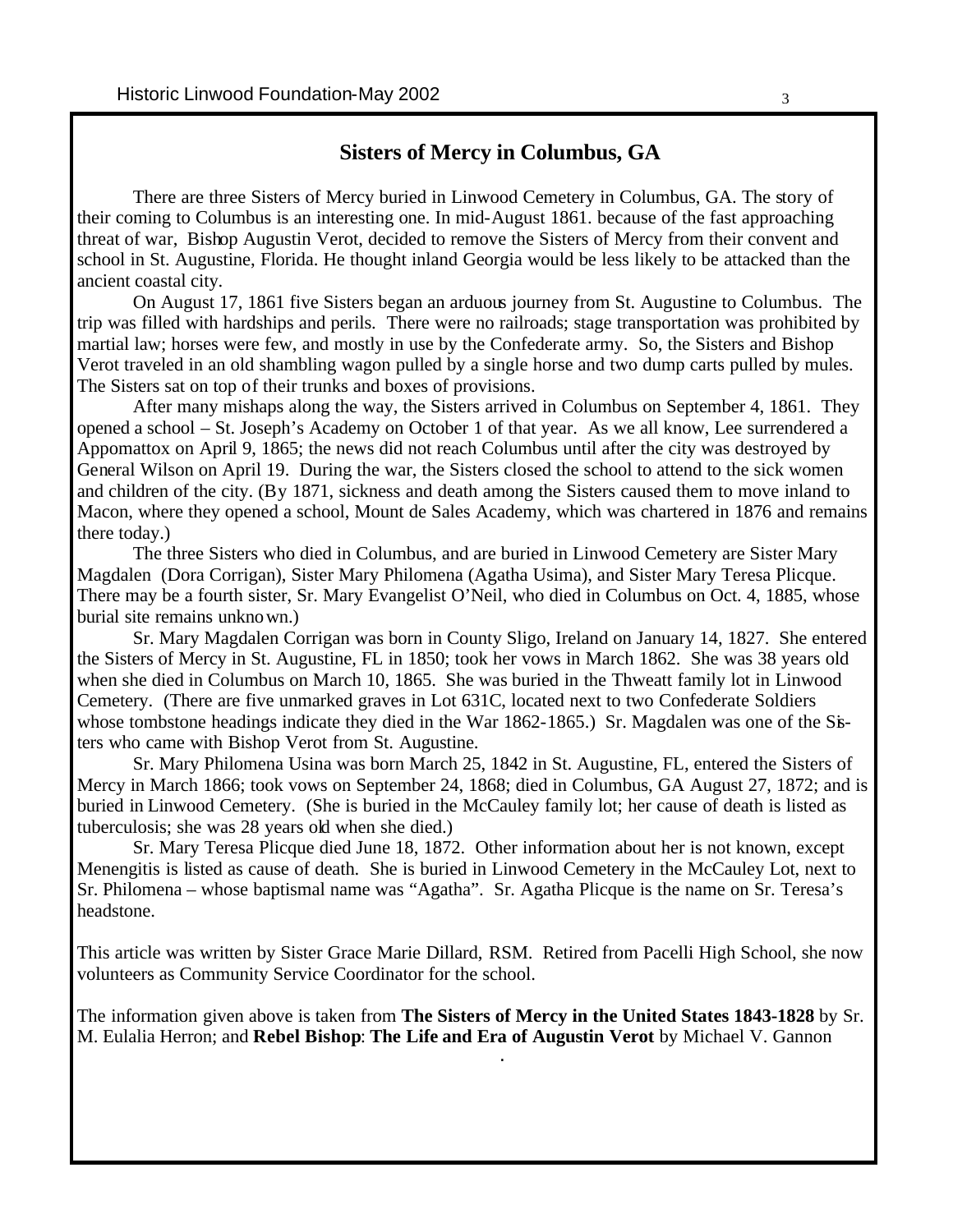

 Warren Foley receiving the first Autry Award presented by John Sheftall, Vice President for Mary Jane Galer, President.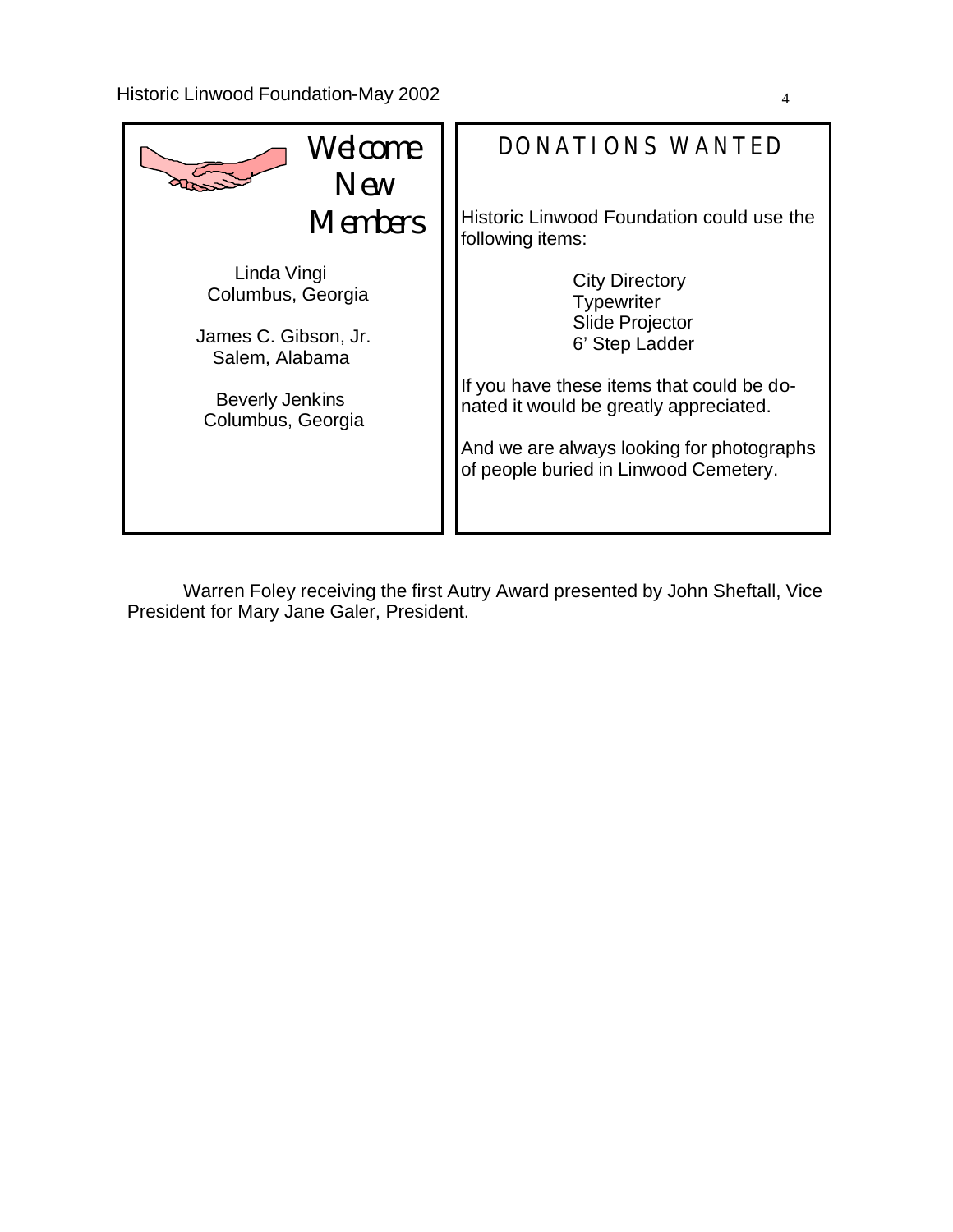### **Stone Faces & Sacred Spaces Visit to Linwood from February 10th to March 11th 2002**

David Via demonstrating repair of an obelisk on February 23rd in Linwood Cemetery.

 Lynette Strangstad showing members of the Foundation the different varieties of flowers growing in Linwood.